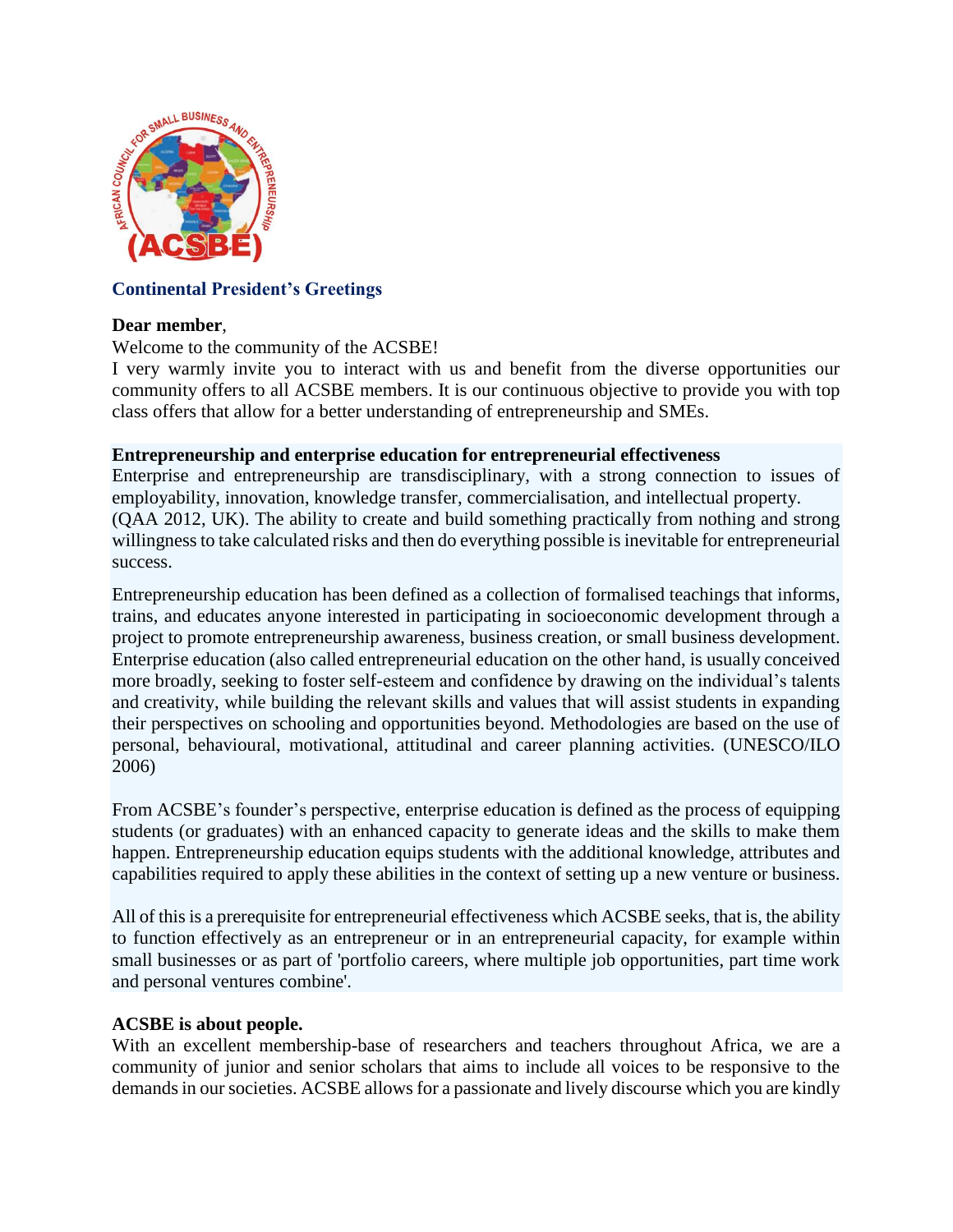invited to be part of. This way you can broaden your networks and constantly find peers to share and discuss your ideas and work with.

### **High quality, relevance and impact**

ACSBE aims at offering benefits to its members that are characterised by high quality, relevance and impact. It invites disciplinary as well as interdisciplinary work while being distinctive in its focus at the same time.

### **Our Academic Conference on Entrepreneurship and Small Business (ACESB)**

ACESB is the flagship offer to our community to meet up yearly to present and discuss your cutting edge research. This three-day event has the privilege to travel around Africa with excellent venues in a different African city every year. The Conference is rounded off by a versatile pre-conference day with a Doctoral Consortium, a Post Doc Writing Workshop as well as a Policy Forum and a set of Professional Developing Workshops.

It provides a platform for the intellectuals from various fields and disciplines in Business, Entrepreneurship, and MSMEs to debate and discuss the current issues worldwide as well as finding solutions to the problems, exchange and share their knowledge with others.

## **Our Academic Conference on Entrepreneurship (ACCENT)**

Since 2019, the Academic Conference on Entrepreneurship has become our second signature event, dedicated to research on entrepreneurship education. Spread over the year, we host smaller events across Africa that allow for different local communities to attend as well. We supplement our offers by providing our early and mid-career scholars with a career mentoring programme.

This academic conference on entrepreneurship aims at providing an exclusive and engaging platform for educators, researchers, entrepreneurs and policy makers to deliberate and exchange their experiences of the major advances and challenges in entrepreneurship education with particular reference to academic entrepreneurship. The conferences will provide ample opportunity for participants to network and share valuable insights on topical and emerging issues on entrepreneurship, entrepreneurship education and academic entrepreneurship.

## **Our Academic Conference on Entrepreneurship, Management and Sustainable Development (ACEMASD)**

This conference aims to bring together leading academics, researchers and professionals to exchange and share their experiences and research results on all aspects of Entrepreneurship, Management and Sustainable Development. It also provides a veritable interdisciplinary platform for researchers, practitioners and educators to present and discuss the most recent innovations, trends, and concerns as well as practical challenges encountered and solutions adopted in the fields of Entrepreneurship, Management and Sustainable Development.

## **Our Academic Conference on Biotechnology Entrepreneurship (ACCBENT)**

The conference is mainly focused and disseminates information on Innovation and Entrepreneurship in Biotechnology. It permits leading educational scientists, researchers and industrialists from Africa to exchange and share their experiences, recent innovations, sensible challenges, advanced instrumentation and analysis results. [Biotechnology](https://biotechnology.insightconferences.com/) has a broader set of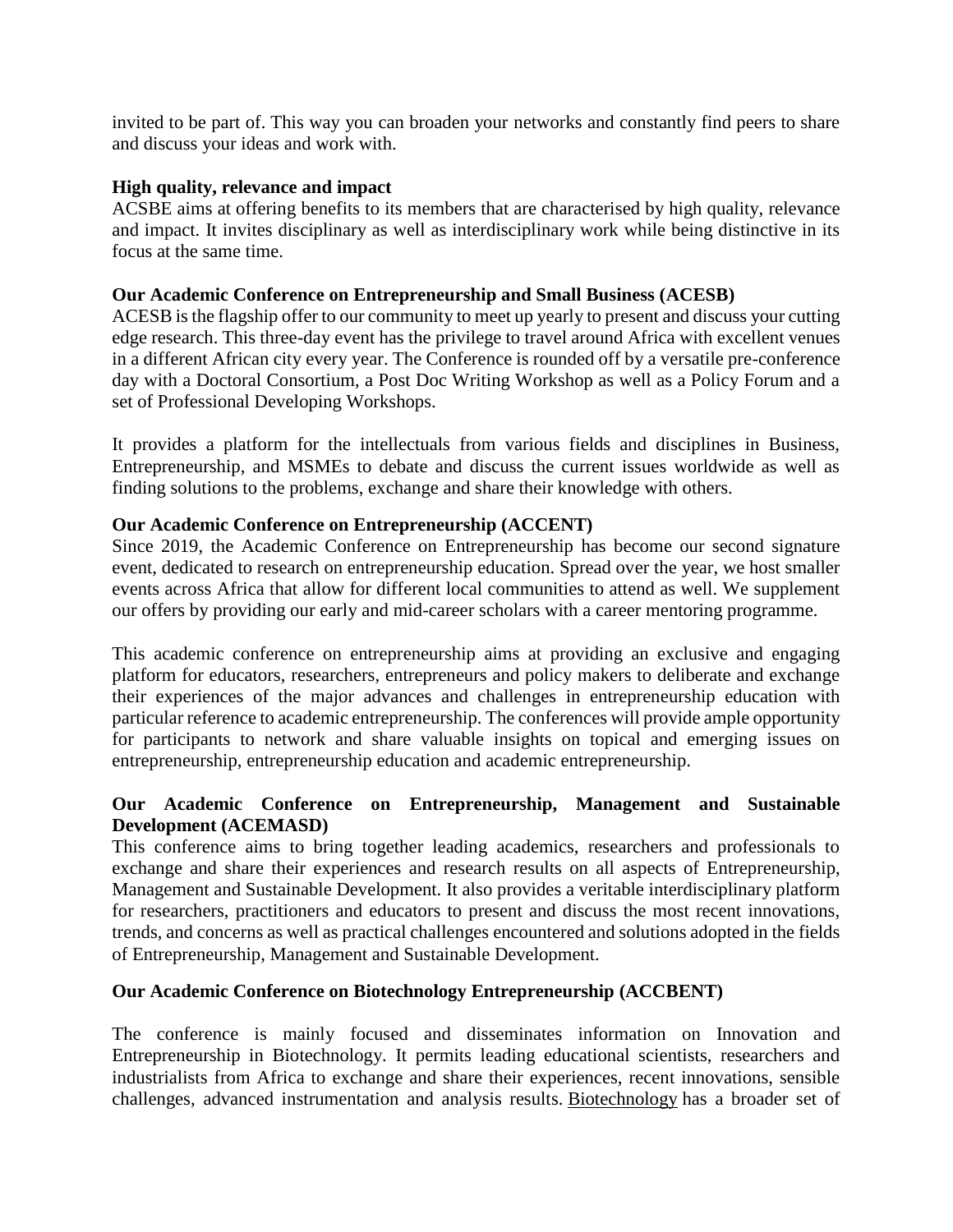speakers, and a broader array of programs geared toward each scientists and industrialists. This meeting offers a powerful likelihood to speak regarding the recent advancements and latest developments in Biotechnology.

## **Our Academic Conference on Healthcare Entrepreneurship (ACHENT)**

The conference is mainly focused and disseminates information on Innovation and Entrepreneurship in Healthcare delivery. It permits leading healthcare professionals, educational scientists, researchers and industrialists from Africa to exchange and share their experiences, recent innovations, sensible challenges, advanced instrumentation and analysis results. Healthcare delivery has a broader set of speakers, and a broader array of programmes geared toward healthcare professionals, scientists and industrialists. This meeting offers a powerful likelihood to speak regarding the recent advancements and latest developments in healthcare delivery.

# **Annual Capacity Building Workshop on Teaching and Learning Entrepreneurship Education in Nigerian Tertiary Institutions**

African Council for Small Business and Entrepreneurship (ACSBE) believes in the popular held view that entrepreneurship is a powerful force driving innovation, productivity, effective competition, economic growth and development across economies of the world. However, the question remains :

What to teach?

How to teach? and

How to get the best out of our students?

Entrepreneurship Education harps on the completion of the education process …

An educated person, as posited by Don Berg (2012), is believed to be someone who perceives accurately, thinks clearly and acts effectively on self-selected goals, with a view to attaining optimal attitudes. This implies education is really a participatory two – way process where learning is primarily based on discovery guided by mentoring rather than on the transmission of information from the learned to the learner.

### **ACSBE as a voluntary organisation**

The ACSBE as a voluntary organisation is continuously developed further by its Management Board that serves as the long-range planning and policy-making authority, by its Country Vice-Presidents who actively initiate local initiatives, and by its Fellows, recognised for their outstanding service to the field of entrepreneurship research and their work for ACSBE. Moreover and in particular, ACSBE is driven by the initiative and engagement of you, the members of the ACSBE. Your ideas are very welcome, e.g. by suggesting proposals that would improve the operations of ACSBE or by getting actively involved and organising an event, which has ACSBE co-branding. Please feel free to contact me directly if you believe that I or ACSBE can assist you in any such initiatives.

## **Create a better Africa with ACSBE**